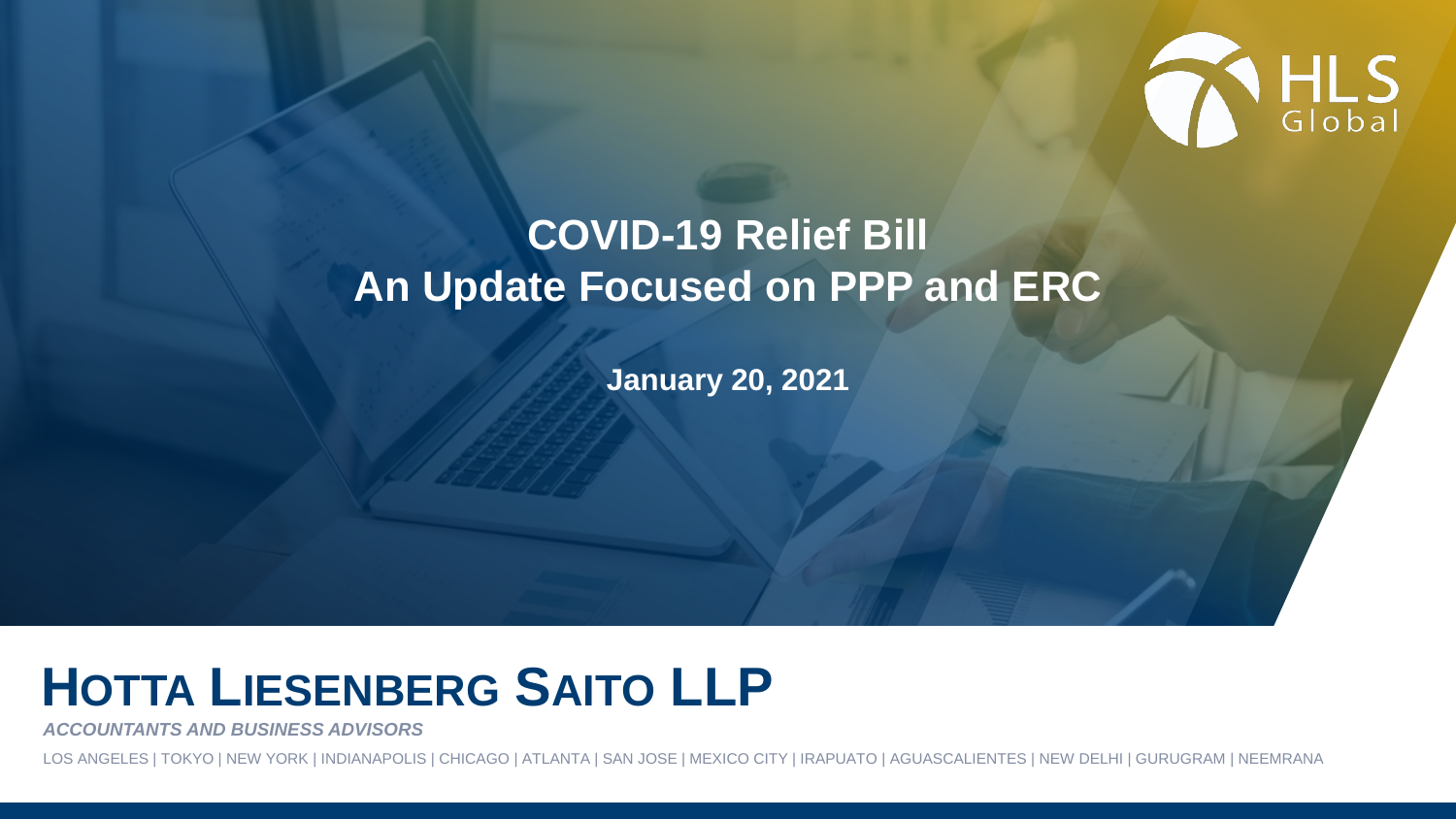### **Introduction**



The COVID-19 relief bill being debated since July in Congress was finally singed into law on December 27, 2020 as part of a broader Consolidated Appropriations Act, 2021. The new relief package (\$900 billion) is intended to extend and modify certain provisions in the CARES Act (\$2.2 trillion) enacted in March 2020. Together with the provisions in the CARES Act, this relief package is the largest provided by the US government in its history (e.g., the fiscal stimulus for the 2008 financial crisis was \$700 billion) and is aimed largely at assisting US businesses and workers still suffering from the COVID-19 led economic hardship. The relief package is expected to stimulate the US economy during the first half of 2021.

| Major Provisions for Businesses                                                                                                                                                       | <b>Major Provisions for Individuals</b>                                                                   |
|---------------------------------------------------------------------------------------------------------------------------------------------------------------------------------------|-----------------------------------------------------------------------------------------------------------|
| Revisions and additional funding for PPP<br><b>Additional funding for EIDL</b><br>Extension of the Employee Retention Tax Credit<br>Employer-side social security payroll tax credits | \$600 per person stimulus checks<br>Additional \$300 weekly unemployment benefits<br>until March 14, 2021 |

COPYRIGHT © 2020 HLS GLOBAL. ALL RIGHTS RESERVED. 2 Among various provisions included in the new legislation, perhaps the most beneficial to many small and mid-sized businesses are the availability of second draw Paycheck Protection Program (PPP) loans and the extension and expansion of the Employee Retention Credit (ERC.) PPP recipients are now able to receive the ERC, which certainly gives the much-needed financial relief. This document provides an overview of updates to the PPP and ERC based on the information available as of the day this document was prepared. Since the Treasury, the SBA, and the IRS are expected to issue additional guidance and FAQs in the future, please refer to the latest information when applying for these programs. If you have any questions, please contact an HLS professional.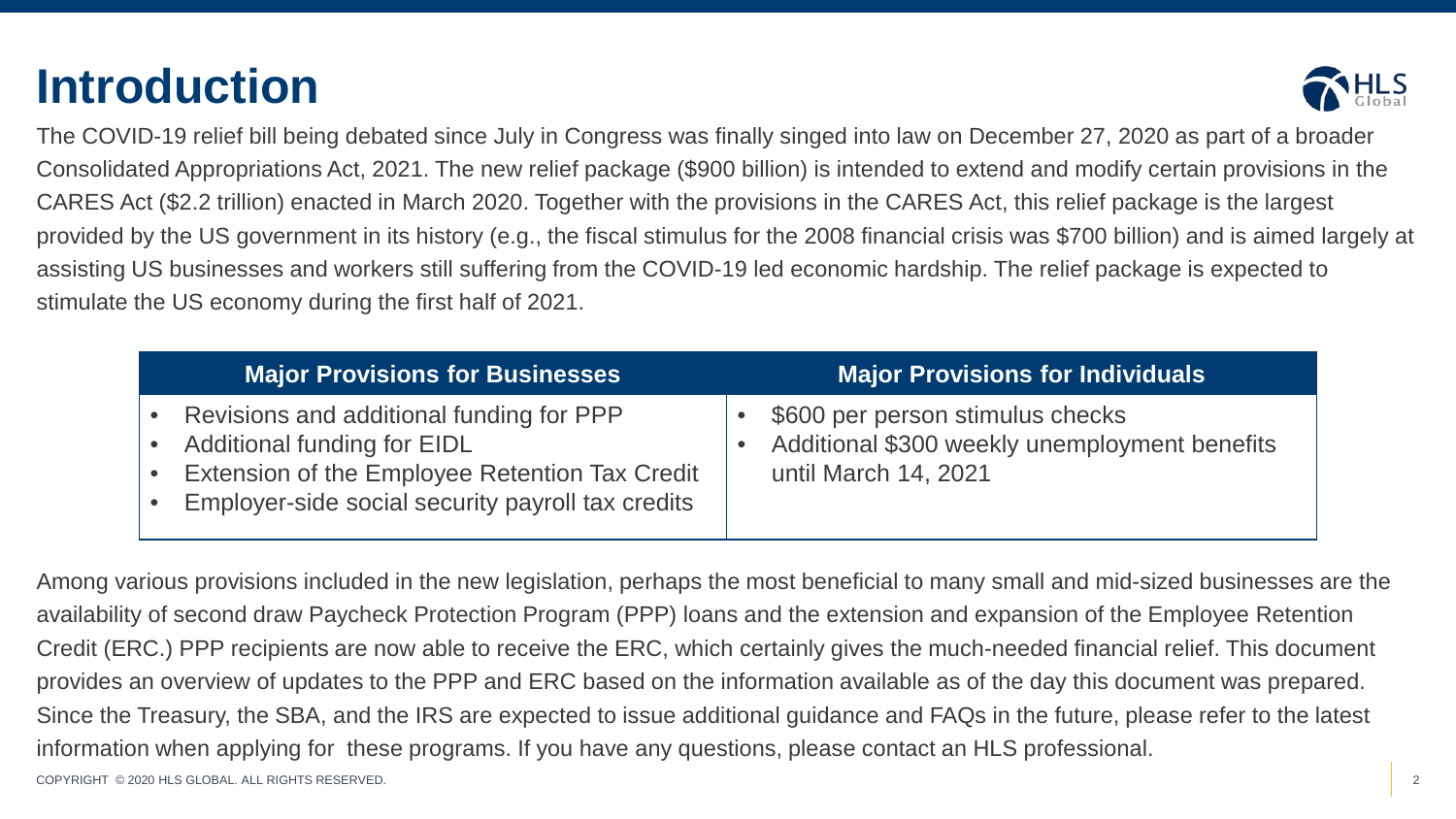## **Revisions to the Paycheck Protection Program**



Important changes to the PPP are summarized below:

- PPP has been re-opened between January 11<sup>th</sup> and March 31<sup>st</sup> for first-time program recipients (first draw) as well as for second time borrowers (second draw.) Businesses that previously received a first draw PPP loan can now apply for a second draw if they meet certain eligibility requirements.
- PPP recipients are no longer prohibited from claiming the Employee Retention Credit (ERC.)
- Expenses paid with a forgiven PPP loan are now tax deductible.
- Forgivable expenses have been expanded and includes the following:
	- Covered operations expenditures: payment for any business software or cloud computing services for business operations and administrative functions (e.g., accounting, HR, etc.);
	- Covered property damage costs: costs related to property damage due to public disturbances that occurred during 2020 not covered by insurance or other compensation.
	- Covered supplier costs: costs paid to suppliers for goods pursuant to a contract, order, or purchase order;
	- Covered worker protection expenditures: operating or capital expenditures to comply with requirement/guidance issued by government entities; and
	- Group insurance payments: now includes group life, disability, vision, and dental insurance payments.

These expenses can be included as forgivable expenses for loan forgiveness applications that have not yet been submitted. This change is indeed good news for borrowers who could not previously reach full forgiveness. SBA is expected to issue further guidance soon.

• EIDL advances (\$10,000 max) will no longer be deducted from the PPP forgiveness amount. This will apply retroactively to those who have already submitted forgiveness applications. SBA, through the lender/bank, will return the amount with interest.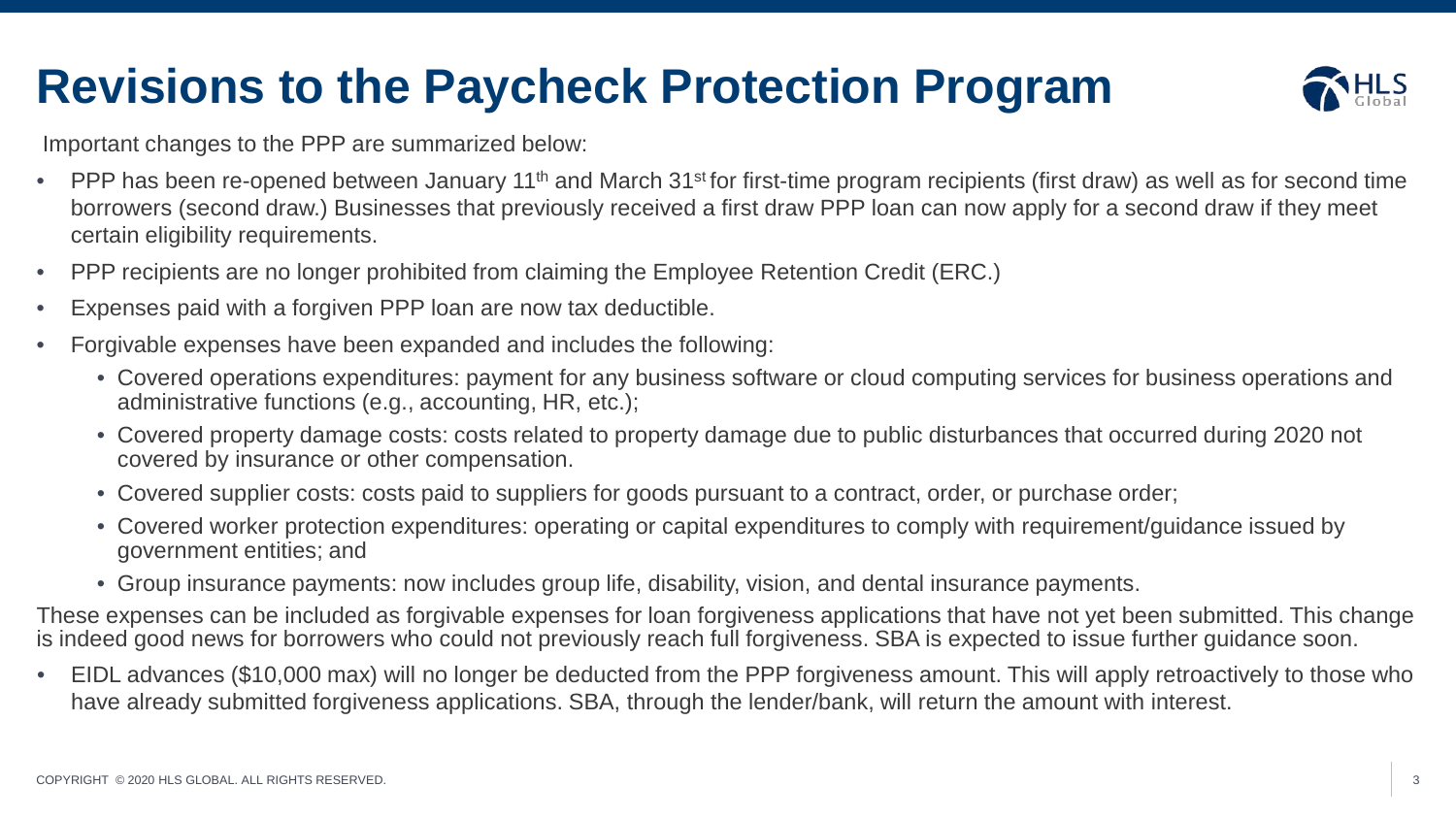#### **PPP Second Draw**



| <b>Terms</b>       | <b>Details</b>                                                                                                                                                                                                                                                                                                                                                                                                                                                                                                                                                                                                                                                                                                                                                                                   |  |
|--------------------|--------------------------------------------------------------------------------------------------------------------------------------------------------------------------------------------------------------------------------------------------------------------------------------------------------------------------------------------------------------------------------------------------------------------------------------------------------------------------------------------------------------------------------------------------------------------------------------------------------------------------------------------------------------------------------------------------------------------------------------------------------------------------------------------------|--|
| <b>Eligibility</b> | A business concern, independent contractor, eligible self-employed individual, sole proprietor, non-profit organization<br>eligible for a first draw PPP loan and meet the following conditions:<br>• met eligibility criteria and received first draw PPP loan,<br>• will or has used the full amount only for authorized uses,<br>• Employs not more than 300 employees*, with an exception for business concerns with NAICS codes beginning<br>with 72 (e.g., restaurants and hotels.) Such business may still qualify if there are 300 or fewer employees per<br>physical location.<br>• At least 25% reduction in gross receipts for either 2020 Q1, Q2, Q3, or Q4 compared to the same quarter in 2019.<br>*Number of employees here include employees of domestic and foreign affiliates. |  |
| Amount             | • Lower of 2.5 times the average monthly payroll costs (2019 or 2020) or \$2 million.<br>(Capped at \$4 million for group companies.)<br>• Businesses classified under NAICS codes starting with 72 can borrow up to 3.5 times the average monthly payroll<br>costs.                                                                                                                                                                                                                                                                                                                                                                                                                                                                                                                             |  |
| <b>Terms</b>       | $\bullet$ 5 years                                                                                                                                                                                                                                                                                                                                                                                                                                                                                                                                                                                                                                                                                                                                                                                |  |
| Interest           | $• 1\%$                                                                                                                                                                                                                                                                                                                                                                                                                                                                                                                                                                                                                                                                                                                                                                                          |  |
| <b>Forgiveness</b> | • Same as first draw. At least 60% of the PPP loan must be used on payroll expenses and the remaining on qualified<br>expenses. Reduction in employees or reduction by more than 25% in wages will reduce the forgiveness amount.                                                                                                                                                                                                                                                                                                                                                                                                                                                                                                                                                                |  |
|                    |                                                                                                                                                                                                                                                                                                                                                                                                                                                                                                                                                                                                                                                                                                                                                                                                  |  |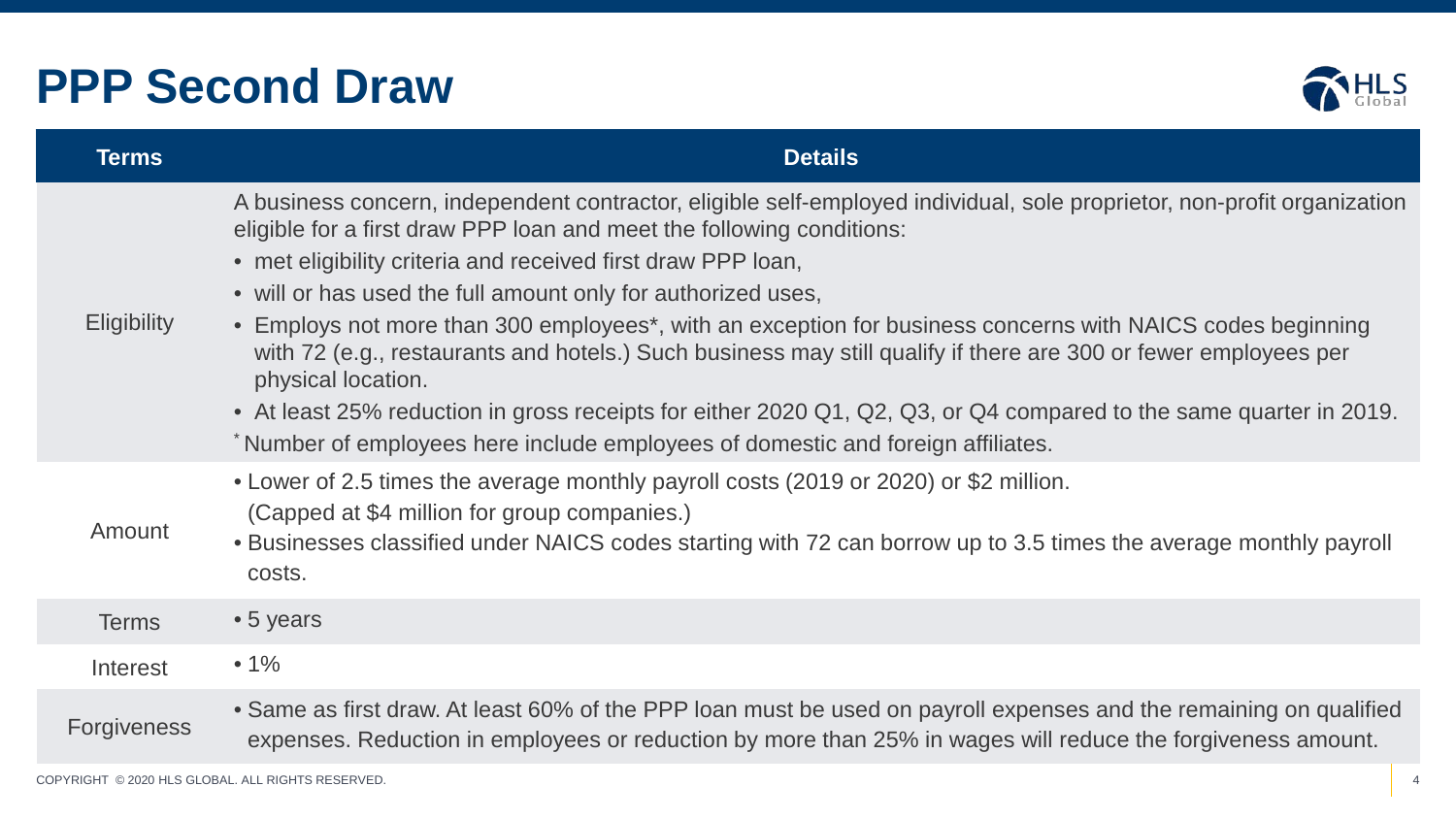## **Changes to the Employee Retention Credit**



The Employee Retention Credit (ERC) is a refundable tax credit against certain payroll taxes. The new legislation significantly expanded the ERC to include applicable wages paid between January 1 and June 30, 2021. Eligibility requirements have been changed and the maximum credit amount has been increased. Following are some of the notable changes:

- An employer is eligible for the ERC if gross receipts for Q1 or Q2 of 2021 is less than 80% of the same quarter of 2019 or if business activities are limited by COVID-19 government orders.
- Allows employers with 500 or fewer employees to take the credit in 2021 on all employees regardless of whether they performed services.
- Maximum ERC is expanded from 50% to 70% of qualified wages. Qualified wages increased from \$10,000 per year to \$10,000 per quarter. This means that the maximum credit amount for 2021 is \$14,000 per employee (70% of \$10,000 x 2 quarters) compared to \$5,000 per employee in 2020.

These changes may allow employers, such as essential businesses, who did not originally qualify for the ERC under the CARES Act to take advantage of this credit.

PPP recipients who were previously ineligible may now retroactively qualify for the ERC based on the new legislation.

In addition, the legislation reaffirms an FAQ previously announced by the IRS that employers may include health plan expenses even when no wages are paid to that employee.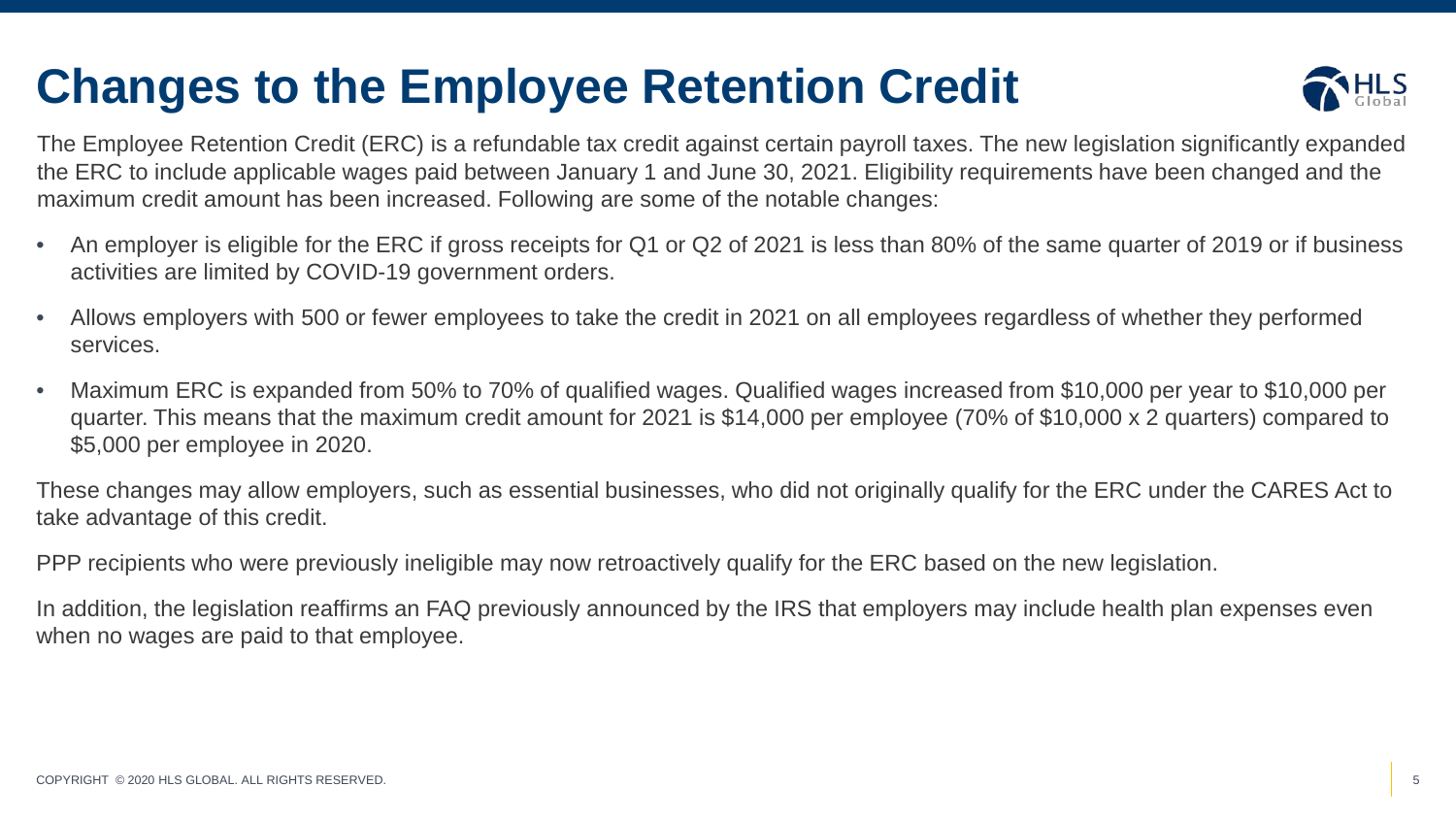## **ERC Extension and Expansion Summary**



|                                         | <b>Before</b>                                                                                                                                                                                                        | <b>After</b>                                                                                                                                                                                                                                                   |
|-----------------------------------------|----------------------------------------------------------------------------------------------------------------------------------------------------------------------------------------------------------------------|----------------------------------------------------------------------------------------------------------------------------------------------------------------------------------------------------------------------------------------------------------------|
| <b>Terms</b>                            | March 13, 2020 through December 31, 2020                                                                                                                                                                             | January 1, 2021 through June 30, 2021                                                                                                                                                                                                                          |
| <b>Credit Amount</b>                    | 50% of qualified wages, which is capped at \$10,000<br>per employee per year.<br>2020 max credit per employee is $$10,000 \times 50\% =$<br>\$5,000                                                                  | 70% of qualified wages, which is capped at \$10,000 per employee<br>for each quarter.<br>2021 max credit per employee is now<br>$$10,000 \times 70\% \times 2 \text{ quarters} = $14,000$                                                                      |
| <b>Eligibility Test</b>                 | Must meet at least one of the following:<br>1) Gross receipts test<br>Gross receipts in 2020 (any quarter) declined at<br>least 50% compared 2019 same quarter. $\mathbb{X}(1)$<br>2) Government order test (see P9) | Must meet at least one of the following:<br>Gross receipts test<br>1)<br>Gross receipts in 2021 (Q1 and Q2) declined at least 20%<br>compared to 2019 same quarter.<br>(can elect to use Q4 2020 and Q1 2021 instead.)<br>2) Government order test (no change) |
| Limitations on<br>Large<br>Corporations | Credit for employers with more than 100 employees is<br>limited only to wages paid for time not providing<br>services. $\mathbb{X}(2)$                                                                               | Threshold raised to more than 500 employees.                                                                                                                                                                                                                   |
| <b>PPP</b><br>Coordination              | PPP loan recipients were ineligible to receive this<br>credit.                                                                                                                                                       | PPP loan recipients are eligible retroactively for this credit. (Both<br>2020 and 2021 ERC are available to eligible PPP recipients.)                                                                                                                          |

\*(1):Gross receipts here means the aggregated group-wide gross receipts including domestic and foreign affiliates.

\*(2):Employee count here must include all employees group-wide, but only the hours spent working in the United States.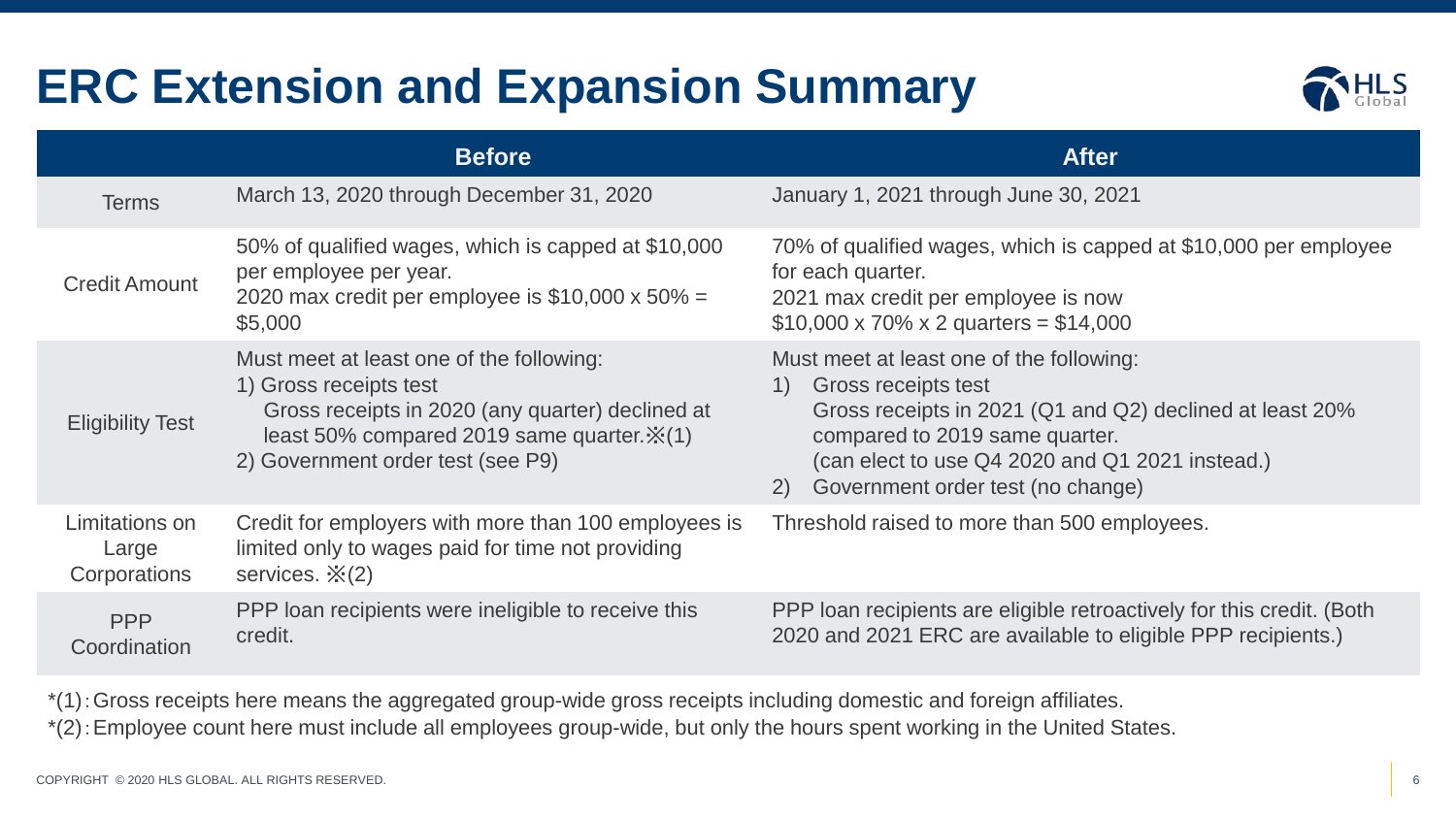## **Points to Consider and Steps to Take**



#### **Points to Consider**

- Since the gross receipts test was relaxed under the new legislation, essential businesses that previously didn't qualify for the ERC may now qualify for this credit. Depending on the sales trend of 2021 1Q (or 2020 4Q) and 2Q, we recommend revisiting your ERC eligibility. However, please note that gross receipts in this context include the total gross receipts of domestic and feign affiliates.
- First-draw PPP recipients may consider claiming the ERC for wages paid right after the lock down through the PPP disbursement date. Employers applying for the second-draw PPP may need to consider the timing of the loan and the approach of the loan forgiveness in order to maximize the combined benefit of the PPP and the ERC.
- Health insurance expenses paid for furloughed employees may be included even if no wages are paid to that employee.

#### **Steps to Claim ERC**

- 1. Check if you meet the gross receipts test or the government order test to see if you are eligible. Make sure to document the test results.
- 2.Employers with more than 500 employees can only include wages paid to employees for the time the employee was not providing services. If this information is not already in the payroll system, a survey may be necessary to determine the appropriate hours to claim for the ERC. A method to track these hours going forward may need to be established as well.
- 3. Discuss with your payroll company about setting up a way to track ERC qualified wages in the payroll system. If ERC cannot be calculated by the system, coordinate with your payroll company how to obtain necessary payroll data in Excel. Also prepare necessary data for group health plan expenses and appropriately allocate them to the payroll data.
- 4.Based on the above, calculate the ERC amount and report to your payroll company.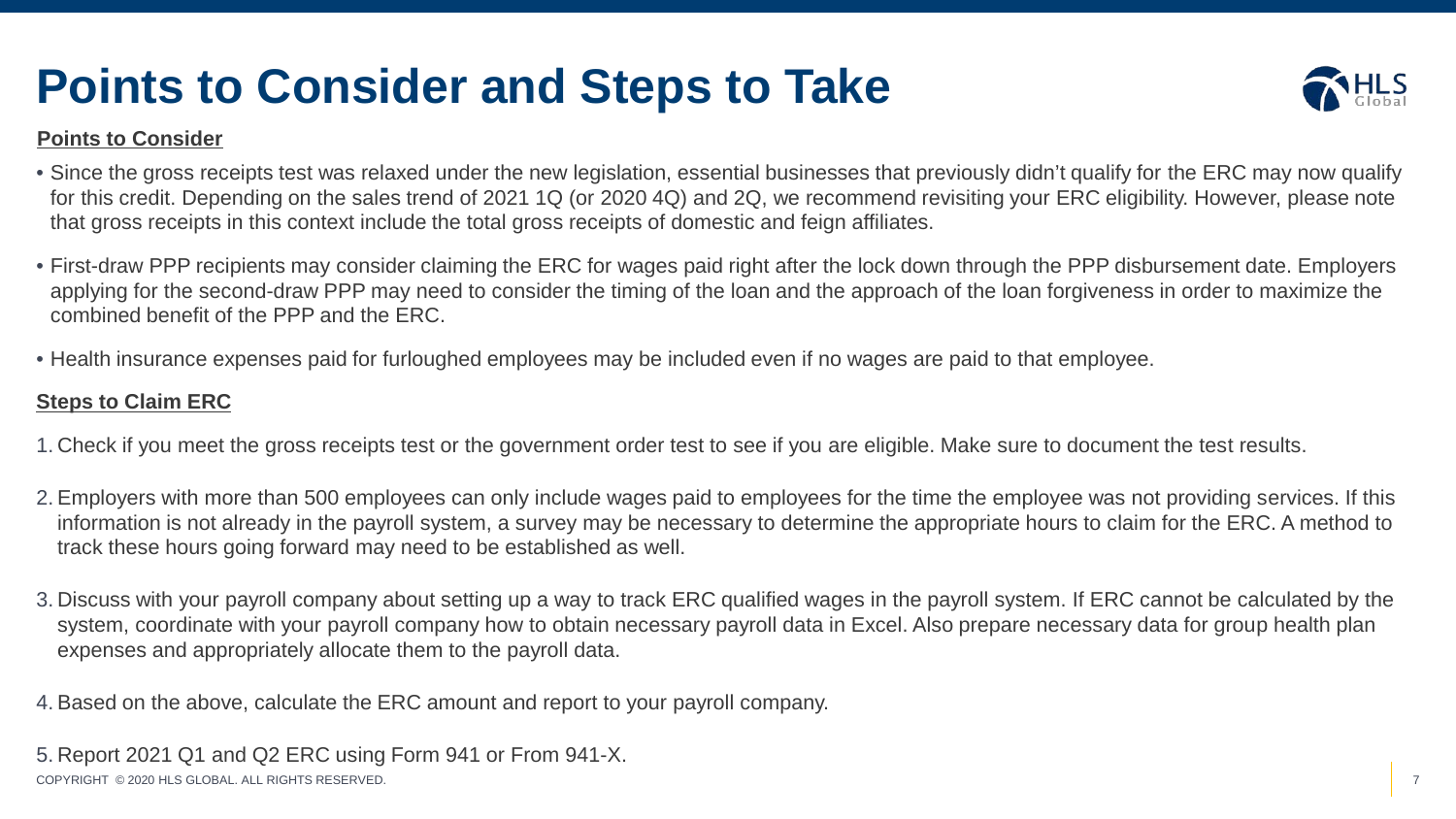#### **ERC Eligibility Requirements**



The IRS issued a series of FAQs on April 29th that clarified the conditions related to government order ("Gov. Order Test"). The FAQ was further updated on May 7th.